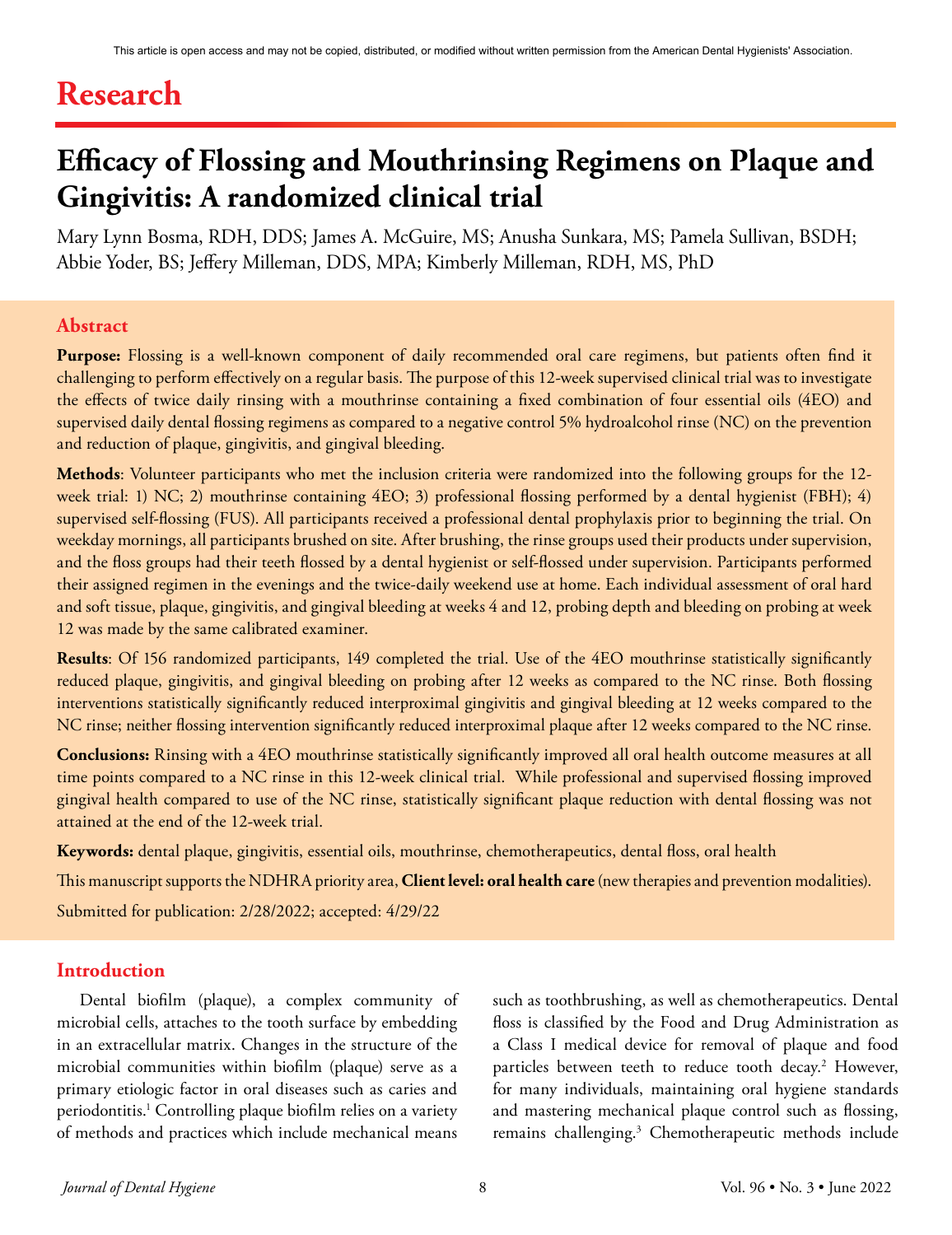the use of toothpastes and mouthrinses to achieve plaque and gingivitis control. Numerous studies of six-month duration or longer and meta-analyses have demonstrated the safety and the efficacy in reducing plaque and gingivitis of a mouthrinse containing a fixed combination of four essential oils (4EO) (Listerine® Antiseptic Mouthwash; Johnson & Johnson Consumer Inc., Skillman, NJ, USA).<sup>4-11</sup>

In a systematic review conducted by Worthington et al., very low certainty of evidence was found for the efficacy of flossing, as an adjunct to toothbrushing, to reduce gingivitis over a one-to-six-month time frame.12 In addition, there were inconsistent results among the studies included in the review and very low certainty of evidence in regard to the proportion of bleeding sites and plaque.<sup>12</sup> The Worthington review included two controlled studies conducted in unsupervised settings comparing 4EO and dental flossing in their ability to control accumulation of plaque and subsequently prevent/ reduce gingivitis.<sup>12</sup> While unsupervised, in order to monitor compliance, both studies weighed the mouthrinse and floss on a monthly basis.13,14 In the study by Barouth et al., it was shown that rinsing twice daily with 4EO was at least as good as daily flossing in reducing interproximal plaque and gingivitis.13 The study by Sharma et al. showed that 4EO was at least as good as daily flossing in reducing interproximal gingivitis and significantly more effective than flossing in controlling interproximal plaque.<sup>14</sup>

As these studies were unsupervised, monitoring of the proper use of products and proper technique was not possible. Supervision during flossing studies is a method used to ensure correct use of product and proper technique. A review of the literature identified a lack of long-term supervised adult studies evaluating oral care regimens that included the use of floss for the reduction of plaque and gingivitis. Graves et al. compared the effectiveness of three types of dental floss and toothbrushing in reducing interproximal bleeding in a two-week supervised study.15 While flossing, in combination with toothbrushing, was shown to be more effective than toothbrushing alone in reducing interproximal bleeding, the need for longer term clinical trials examining the efficacy of flossing was indicated.15 The purpose of this 12-week supervised clinical trial was to investigate the effects of twice daily rinsing with a 4EO mouthrinse, as compared to professional and supervised flossing and the use of a negative control mouthrinse (5% hydroalcohol) on the reduction of plaque, gingivitis, and gingival bleeding.

## **Methods**

This randomized, controlled clinical trial was conducted at Salus Research, Inc. (Fort Wayne, IN, USA), an American Dental Association (ADA) qualified site,<sup>16</sup> from September 2018 to December 2018. The principles of the International Council on Harmonisation Guidance for Good Clinical Practice were applied to this trial. The trial protocol was approved by the Institutional Ethics Committee on research involving humans (IntegReview Institutional Review Board, Austin, TX, USA.) and was registered on clinicaltrials.gov (NCT04696536). In 2016, the ADA Council on Scientific Affairs modified the Seal of Acceptance program guidelines for chemotherapeutic products for control of gingivitis.17 The revised clinical protocol guidelines indicate that the study duration length be a minimum of three months and include measurements at baseline and three months with the option of including an intermediate time point. Therefore, this clinical trial was three months in duration.

The randomization schedule was generated using a validated program created by the Biostatistics Department at Johnson & Johnson Consumer Inc. (JJCI). Participants were assigned in equal allocation to each treatment group using a block randomization with block size of eight. Each participant was assigned a unique randomization number that determined treatment assignment. The principal investigator (PI) and examiners were blinded to the treatment regimens of the participant groups. The personnel dispensing the test products or supervising their use did not participate in the examination of participants to minimize potential bias. Other staff members, including the PI and examiners, did not have access to the area where the product was being used.

#### *Sample*

Participants were from the Fort Wayne, Indiana area and were selected for screening from the clinical test site's database based upon the following inclusion criteria: males and females in good general health over the age of 18 years, with no known allergies to commercial dental products, and at least 20 teeth with scorable facial and lingual surfaces. All participants needed to have evidence of gingivitis (although no minimum score on the Modified Gingival Index (MGI) was required), no evidence of severe periodontitis, and a minimum of 10 bleeding sites based on the Bleeding Index (BI).18,19 Participants were eligible for the trial if they had no sites with >5 mm probing depth, and a maximum of three sites of 5 mm probing depth. Participants agreed to attend onsite (in the clinical setting) daily sessions on weekdays for study procedures. Other inclusion criteria included the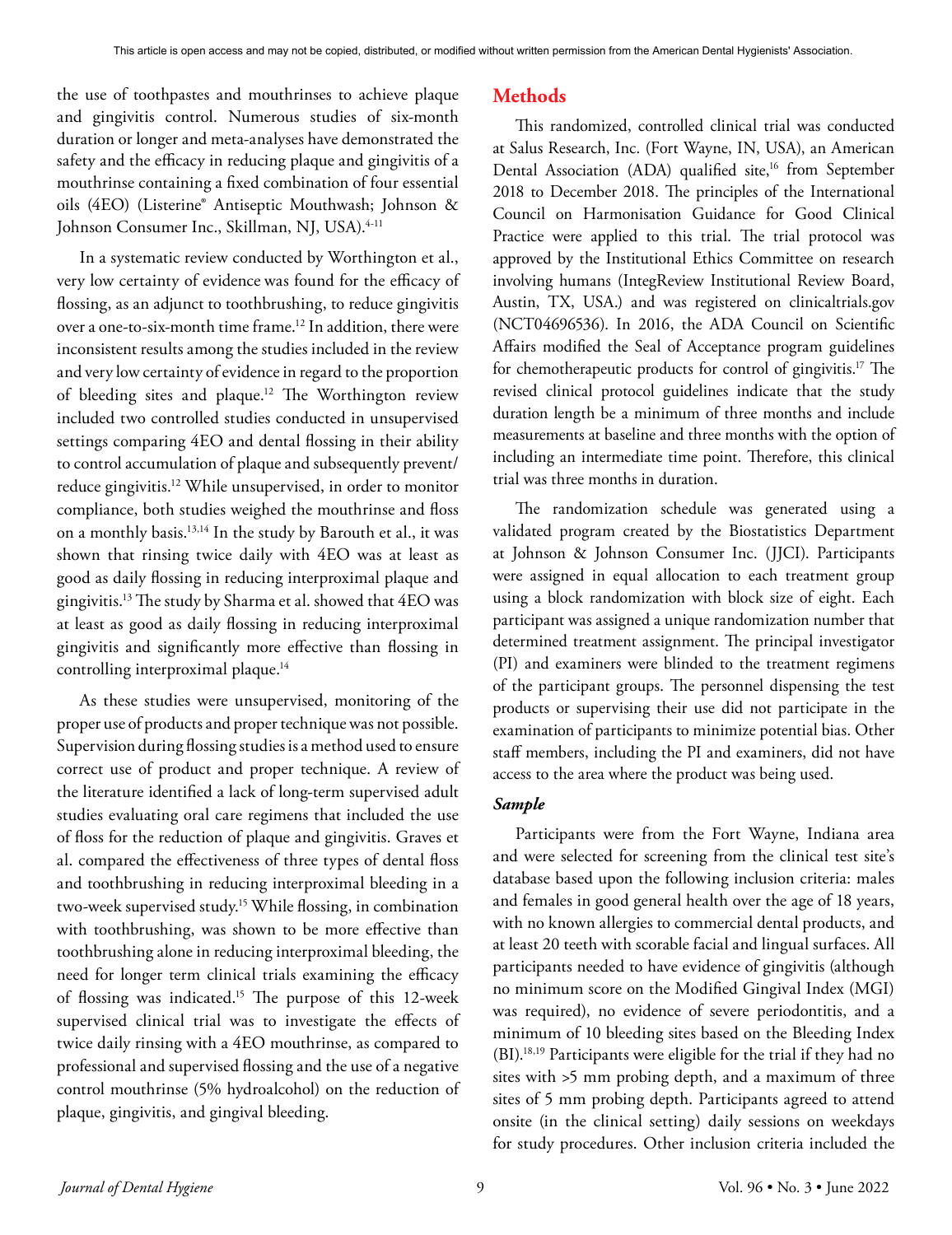absence of fixed or removable orthodontic appliances or removable partial dentures and significant oral soft tissue pathology excluding plaque-induced gingivitis based on a clinical examination and discretion of the investigator/ dental examiner. Female participants of childbearing potential were eligible if they had a negative pregnancy test and agreed to use medically acceptable methods of birth control for one month prior to the baseline evaluation and throughout the trial.

Exclusion criteria included dental prophylaxis within four weeks prior to baseline, needing antibiotics prior to dental treatment, use of certain medications within the last month (antibiotics, anti-inflammatory or anticoagulant therapy), use of chemotherapeutic oral care products within two weeks, being pregnant or lactating, use of smokeless tobacco, vaping or e-cigarettes or suspected substance abuse, and any other medical or psychiatric condition that would make the volunteer inappropriate for the trial in the judgment of the PI.

Participants were not permitted to have non-emergency dental procedures during the trial period. After receiving a thorough explanation of the trial and the opportunity to ask questions in private, all participants provided written informed consent on a document which complied with the requirements of the Health Insurance Portability and Accountability Act.

#### *Interventions*

After receiving a dental prophylaxis, qualified participants were randomized into one of four treatment groups: 1) rinsing with a 5% hydroalcohol rinse (NC); 2) rinsing with an alcoholcontaining product with a fixed combination of four essential oils: menthol, thymol, eucalyptol, and methyl salicylate (4EO); 3) professional flossing by a dental hygienist (FBH); and 4) selfflossing under supervision (FUS). All groups were required to brush with a fluoride dentifrice (Cavity Protection; Colgate-Palmolive, New York, NY, USA) prior to using their assigned regimen and were supplied with an ADA soft, flat-trim reference toothbrush sourced through the ADA. Participants assigned to FUS and FBH groups were instructed in a flossing method based on the ADA-recommended technique,<sup>20</sup> and were required to demonstrate competency. Those subjects assigned to FUS were observed daily by calibrated staff members and received reinforcement of flossing technique as needed throughout trial duration. The assigned products and materials for at-home use were provided to participants following clinical assessments. All trial products and materials were provided by the trial sponsor (Johnson & Johnson Consumer Inc., Skillman, NJ, USA).

Throughout the trial, all groups completed their first daily use of their assigned products/regimen under supervision at the trial site Monday through Friday. All groups brushed for one minute (timed) prior to proceeding with their assigned protocol. Participants assigned to the 4EO and NC groups rinsed for 30 seconds (timed) using 20ml of the assigned product. The professional flossing group (FBH) had their teeth flossed by a dental hygienist while the FUS group flossed under observation. Both groups used the same waxed floss product (REACH<sup>®</sup> Waxed Unflavored Dental Floss; JJCI, Skillman, NJ, USA.). Flossing was only performed once a day. Participants in both flossing groups flossed their own teeth on the weekends. All groups performed the second daily and weekend use of their assigned products unsupervised at home. Participants maintained diaries to document trial product use; diaries were reviewed, and the mouthrinse was weighed to track compliance at all assessment visits.

#### *Assessments*

Participants were assessed at baseline, week 4, and week 12. Assessments at weeks 4 and 12 were made after the participants had refrained from using their assigned product for at least eight (but not more than 18) hours and not eating at for least four hours. All assessment visits included a review of inclusion/exclusion criteria and concomitant medications, oral examination of hard and soft tissues, and adverse event monitoring before other measurements were taken. Each clinical assessment was performed consistently throughout the trial by the same trained and calibrated clinical examiner. Calibration included annual intra-examiner repeatability exercises as part of the site's standard operating procedures.

The following assessments were conducted at baseline, week 4 and week 12: oral examination of hard and soft tissue, MGI, BI, probing depth and bleeding on probing (BOP, baseline and week 12 only), six-site Turesky modification of the Quigley-Hein Plaque Index (TPI) and Proximal Marginal Plaque Index (PMI).18,19,21-24 The PMI was added to the assessments as an additional method for scoring plaque to corroborate the TPI results. All plaque assessments were supragingival measures. The primary efficacy endpoints were interproximal mean MGI and interproximal mean TPI at week 12. Secondary endpoints included interproximal mean MGI and interproximal mean TPI at week 4, whole mouth mean TPI and whole mouth mean MGI at weeks 4 and 12, whole mouth and interproximal mean BI and interproximal percent gingival bleeding sites at week 4, whole and interproximal mean BI and interproximal percent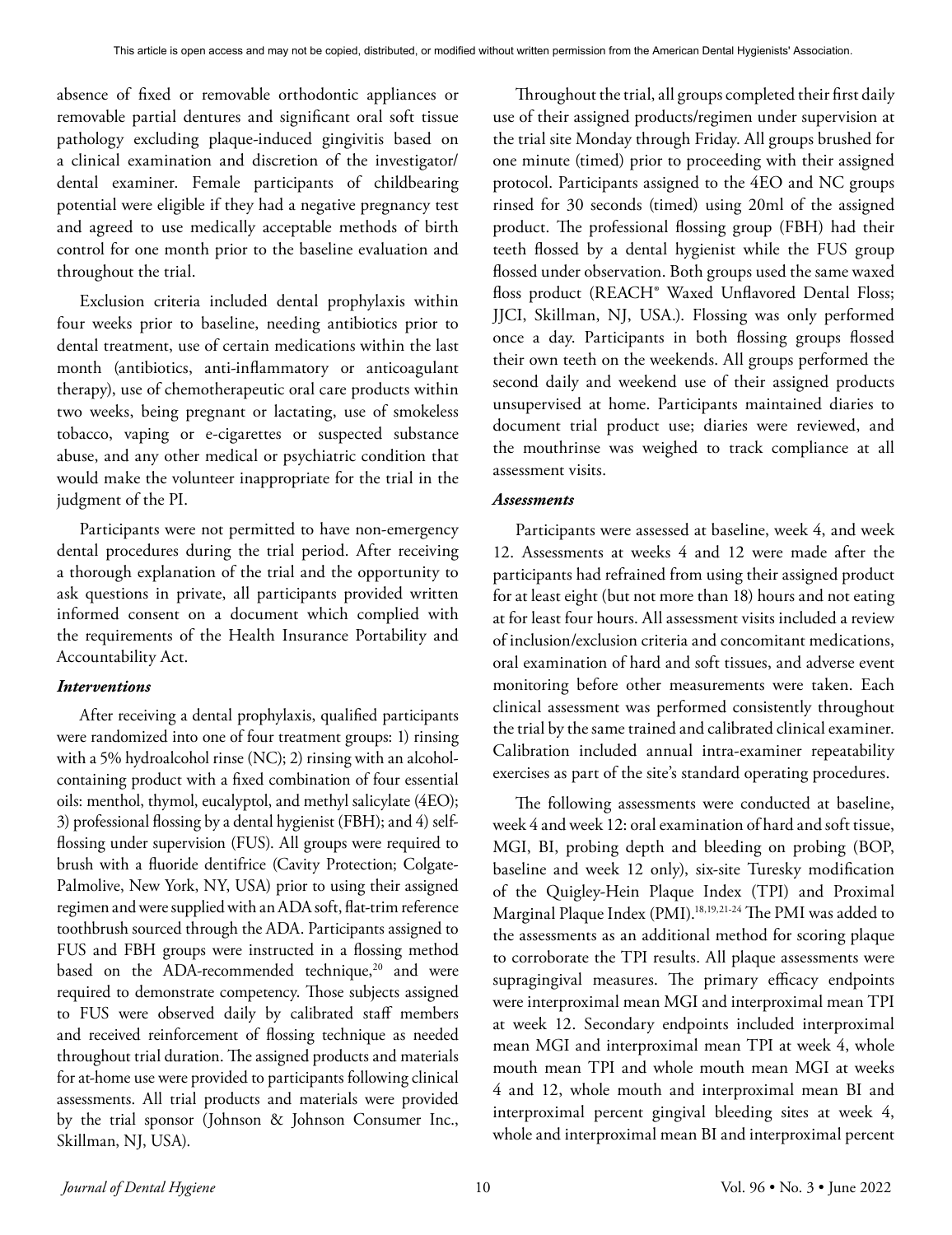gingival bleeding sites at weeks 4 and 12, and whole mouth and interproximal mean PMI at weeks 4 and 12. Exploratory endpoints were whole mouth and interproximal probing depth and BOP at week 12. Measurements were made at six sites for each graded tooth (mesiofacial, facial, distofacial, mesiolingual, lingual, distolingual). BOP measures were based on  $1 = yes$  bleeding,  $0 = no$  bleeding.

#### *Statistical analyses*

A sample size of 37 completed participants per group provides approximately 80% probability that the half-width for the confidence interval (CI) for the difference between two treatments is no more than 0.2, assuming a population standard deviation (SD) of 0.4, based on the historical database for MGI and TPI clinical trial data from the trial sponsor. This sample size also provides 90% power to detect a standardized effect size (difference between treatment means divided by SD) of at least 0.8. Sample sizes were estimated using PASS version 14.0.4 (NCSS Statistical Software, LLC, Kaysville, UT, USA).

Between-treatment efficacy comparisons were based on a mixed effects model for repeated measures analysis (MMRM), considering within-participants correlation as unstructured and with model terms for treatment and visit, and the corresponding baseline value as a covariate, including all participants with at least one assessment after baseline.25,26 Treatment-by-visit and baseline-by-visit terms were included to make treatment comparisons and estimate treatment differences at specific visits. The 4EO and floss groups were compared for superiority to the NC group, with each comparison performed at the 0.05 level of significance, two-sided. Differences between 4EO and floss groups were assessed using 95% confidence intervals.

Comparisons between the 4EO and the flossing intervention groups were focused on estimation, specifically using point estimates and 95% confidence intervals, rather than hypothesis testing. This approach was taken due to the lack of previous information on long-term flossing as evaluated in this study, particularly the FBH group. However, a 95% confidence interval for the difference between 4EO and a floss group, amounts to a test of the null hypothesis that the two population means are equal at the 5% significance level, where the null hypothesis is rejected only if the interval does not contain zero.

Participant whole mouth mean MGI, whole mouth mean BI, and whole mouth mean TPI were calculated at baseline and each post-baseline assessment time point by taking the mean of all observed scores at that time point. Interproximal means were calculated in the same way. Whole mouth percent gingival bleeding sites were calculated by taking the total number of sites with bleeding score >0 divided by the total number of sites assessed for each participant. Interproximal percent gingival bleeding sites were calculated in the same way but considering only interproximal sites. The interproximal mean for PMI was calculated similarly to the interproximal MGI, BI, and TPI. No imputation of missing data was performed.

For each of the secondary endpoints, the same MMRM approach, statistical testing and estimation procedures were applied. For the exploratory endpoints, each of which was assessed only at baseline and week 12 (therefore the MMRM approach was not applicable), the same treatment comparisons and confidence intervals were performed based on an analysis of covariance model with treatment as a factor and the corresponding baseline measure as a covariate. Demographic and baseline characteristics were compared across treatment groups using analysis of variance (ANOVA), Chi-square test, or Fisher's exact test.

### **Results**

Of the 156 randomized participants, 149 completed the trial. Four participants withdrew their consent and three were lost to follow-up. Trial group distribution is shown in Figure 1. The sample demographics and baseline gingival health characteristics are presented in Table I. Other than age, there were no significant differences among the groups for any other demographic data or for any average baseline data for all measurements.

#### *Interproximal Mean TPI and MGI*

As compared to the NC rinse group, the interproximal mean TPI was statistically significantly reduced for all treatments at week 4 (4EO: 29.5%; FBH: 11.7%; FUS: 6.73%), and for the 4EO group (22.8% reduction), but not the FBH (4.96%) or FUS (2.41%) groups, at week 12 (Table II). The interproximal mean MGI was statistically significantly reduced for 4EO (50.5% and 46.4%, respectively), FBH (26.0% and 26.4%, respectively) and FUS (18.6% and 21.6%, respectively) groups as compared to NC rinse at week 4 and week 12 (Table III).

#### *Interproximal Mean BI and Percent Bleeding Sites*

Interproximal mean BI was statistically significantly reduced for the 4EO group (59.0% and 76.4%, respectively), FBH group (67.8% and 85.6%, respectively) and FUS group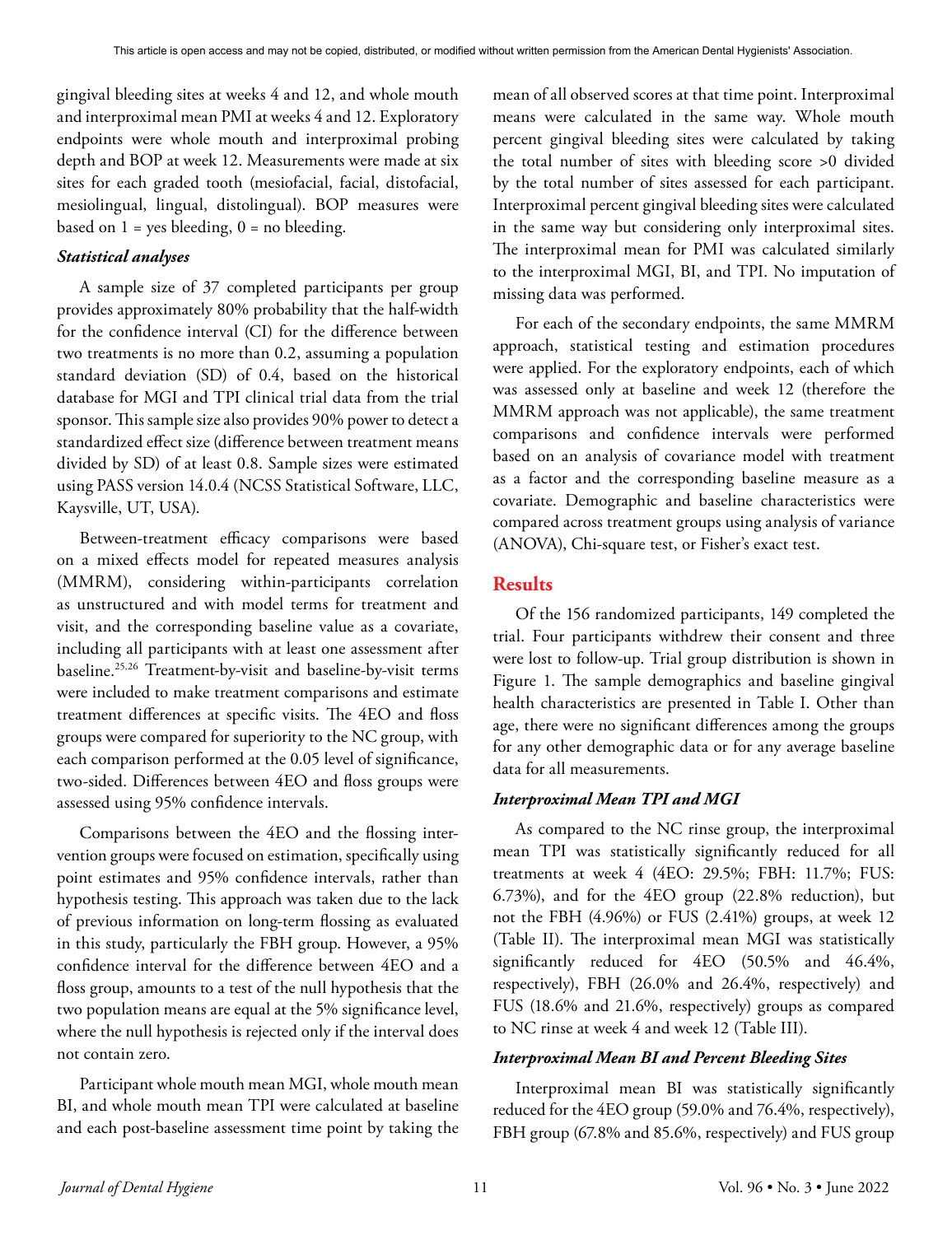**Figure 1. Flow chart of trial group assignments (n=156)**



a: subjects withdrew consent bcause they could not keep the daily schedule of on-site supervised use of assigned study products

(62.8% and 78.0%, respectively) compared to NC rinse group at weeks 4 and week 12 (Table IV). Likewise, interproximal percent bleeding sites were statistically significantly reduced for the 4EO group (58.4% and 78.5%, respectively), FBH group (68.9% and 86.0%, respectively) and FUS group (63.8% and 78.3%, respectively) as compared to NC rinse group at weeks 4 and 12 (Table V). All other secondary endpoints measured at week 12 are presented in Table IV and Table V.

#### *Interproximal Mean PMI*

Interproximal mean PMI at weeks 4 and 12 were largely directionally similar to interproximal mean TPI. At weeks 4 and 12 in comparison to the NC rinse group, the interproximal mean PMI was statistically significantly reduced for 4EO group by 54.9% and 50.0%, respectively, for the FBH group by 25.4% and 12.1%, respectively, and for the FUS group by 12.8% at week 4 only. Exploratory endpoints for whole mouth and interproximal probing depth and BOP at week 12 are presented in Table VI. All three

treatment groups statistically significantly reduced probing depth and BOP compared to the NC group.

#### *Interpretation of Differences Between 4EO and Flossing*

As noted in the statistical analysis description in the methods, comparisons between 4EO and floss groups were based on CIs, and statistical significance for 4EO versus floss groups can be assessed by whether the CIs contain 0 or not. Statistically significant reductions for the 4EO group vs each of the floss groups was observed for all endpoints based on MGI or TPI. For other endpoints, 4EO was in most cases not statistically significantly different versus either floss group. The only exception in favor of floss was that FBH statistically significantly reduced interproximal BOP at 12 weeks versus 4EO (Tables II-VI).

#### *Clinical safety*

The rinses and procedures were well tolerated by trial participants. Nineteen participants experienced at least one treatment-emergent adverse event (TEAE) during the study trial: four participants in the NC group, seven in the 4EO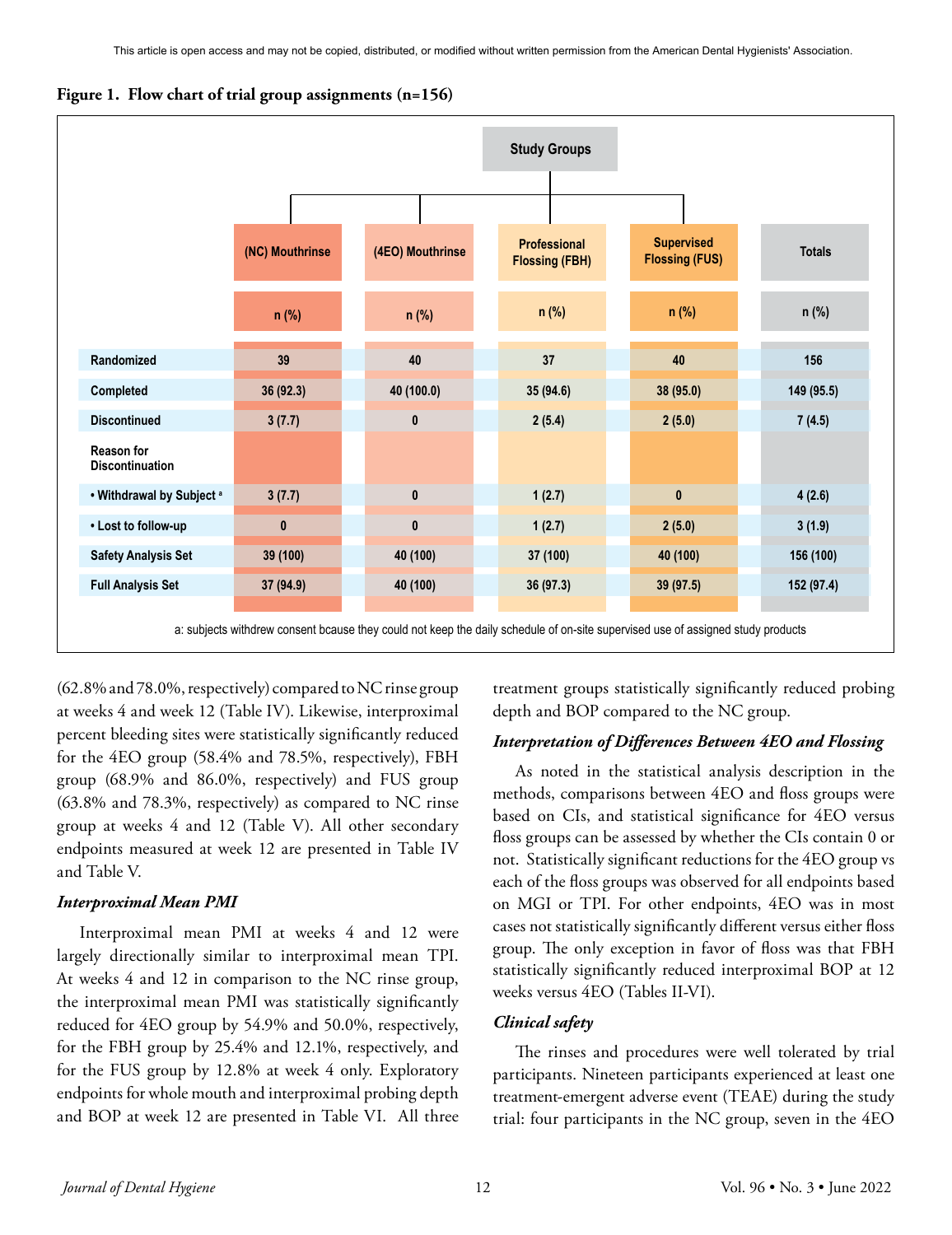|  |  |  | Table I. Demographics by group assignment (n=156) |  |  |
|--|--|--|---------------------------------------------------|--|--|
|  |  |  |                                                   |  |  |

|                                           | <b>NC Rinse</b>  | <b>4EO Rinse</b> | Professional<br>flossing (FBH) | Supervised<br>flossing (FUS) | Total n        | $p$ -value |
|-------------------------------------------|------------------|------------------|--------------------------------|------------------------------|----------------|------------|
| $\mathbf n$                               | 39               | 40               | 37                             | 40                           | 156            |            |
| Mean age (SD)                             | 39.3 (13.58)     | 38.2 (13.39)     | 44.6 (14.61)                   | 33.0 (13.28)                 | 38.6 (14.18)   | $0.004*$   |
| <b>Sex</b>                                | $\mathbf{n}(\%)$ | n(%)             | n(%)                           | $\mathbf{n}(\%)$             | n(%)           | $0.392**$  |
| Male                                      | 9(23.1)          | 14(35.0)         | 9(24.3)                        | 15(37.5)                     | 47(30.1)       |            |
| Female                                    | 30 (76.9)        | 26(65.0)         | 28 (75.7)                      | 25(62.5)                     | 109(69.9)      |            |
| Race                                      | $\mathbf{n}(\%)$ | n(%)             | n(%)                           | $\mathbf{n}(\%)$             | n(%)           | $0.750***$ |
| White                                     | 33 (84.6)        | 33 (82.5)        | 30(81.1)                       | 28(70.0)                     | 124 (79.5)     |            |
| <b>Black/African American</b>             | 3(7.7)           | 4(10.0)          | 5(13.5)                        | 6(15.0)                      | 18(11.5)       |            |
| Asian                                     | 1(2.6)           | 1(2.5)           |                                | 2(5.0)                       | 4(2.6)         |            |
| Native Hawaiian/Other<br>Pacific Islander |                  |                  | 1(2.7)                         |                              | $1 (=1.0)$     |            |
| American Indian/Alaskan<br>Native         |                  | 1(2.5)           |                                |                              | $1 (=1.0)$     |            |
| Other                                     | 2(5.1)           | 1(2.5)           | 1(2.7)                         | 4(10.0)                      | 8(5.1)         |            |
| Ethnicity                                 | n(%)             | n(%)             | n(%)                           | n(%)                         | n(%)           | $0.085***$ |
| Hispanic/Latino                           | 4(10.3)          | 3(7.5)           |                                | 6(15.0)                      | 13(8.3)        |            |
| Not Hispanic/Latino                       | 35 (89.7)        | 37 (92.5)        | 37 (100)                       | 34 (85.0)                    | 143 (91.7)     |            |
| <b>Smoker</b>                             | $\mathbf{n}(\%)$ | n(%)             | n(%)                           | $\mathbf{n}(\%)$             | n(%)           | $0.792***$ |
| No                                        | 36 (92.3)        | 38 (95.0)        | 33 (89.2)                      | 37 (92.5)                    | 144 (92.3)     |            |
| Yes                                       | 3(7.7)           | 2(5.0)           | 4(10.8)                        | 3(7.5)                       | 12(7.7)        |            |
| <b>Whole Mouth Baseline Scores</b>        |                  |                  |                                |                              |                |            |
| Mean MGI (SD)                             | 2.07(0.562)      | 2.17(0.461)      | 1.99(0.560)                    | 2.15(0.553)                  | 2.10(0.535)    | $0.433*$   |
| Mean TPI (SD)                             | 3.01(0.545)      | 3.07(0.602)      | 2.83 (0.419)                   | 3.04(0.565)                  | 2.99(0.542)    | $0.208*$   |
| Mean BI (SD)                              | 0.302(0.1745)    | 0.306(0.1989)    | 0.260(0.1568)                  | 0.343(0.2496)                | 0.303(0.1991)  | $0.350*$   |
| Mean % Bleeding Sites (SD)                | 21.17 (10.132)   | 20.64 (10.891)   | 18.11 (8.058)                  | 23.11 (13.556)               | 20.81 (10.931) | 0.254      |
| Mean Pocket Depth (SD)                    | 1.73(0.208)      | 1.70(0.197)      | 1.72(0.275)                    | 1.73(0.265)                  | 1.72(0.236)    | $0.954*$   |
| <b>Interproximal Baseline Scores</b>      |                  |                  |                                |                              |                |            |
| Mean MGI (SD)                             | 2.40 (0.491)     | 2.48 (0.373)     | 2.31 (0.488)                   | 2.45 (0.467)                 | 2.41 (0.457)   | $0362*$    |
| Mean TPI (SD)                             | 3.16 (0.486)     | 3.24(0.543)      | 3.02 (0.366)                   | 3.19(0.500)                  | 3.15(0.482)    | $0.227*$   |
| Mean BI (SD)                              | 0.315(0.1837)    | 0.322(0.2119)    | 0.276(0.1975)                  | 0.373(0.2947)                | 0.322(0.2273)  | $0.313*$   |
| Mean % Bleeding Sites (SD)                | 22.57 (11.057)   | 21.81 (11.610)   | 19.20 (11.118)                 | 25.06 (16.166)               | 22.22 (12.755) | 0.250      |
| Mean PMI (SD)                             | 3.20 (0.779)     | 3.38 (0.791)     | 3.08 (0.678)                   | 3.26 (0.697)                 | 3.23(0.740)    | $0.332*$   |

\**p*-values are based on ANOVA model with term for treatment group.

\*\**p*-values are based on Chi-Squares test.

\*\*\*Twenty percent or more cells with expected cell size <5, Chi-Square test may not be valid test. Fisher's Exact test was used.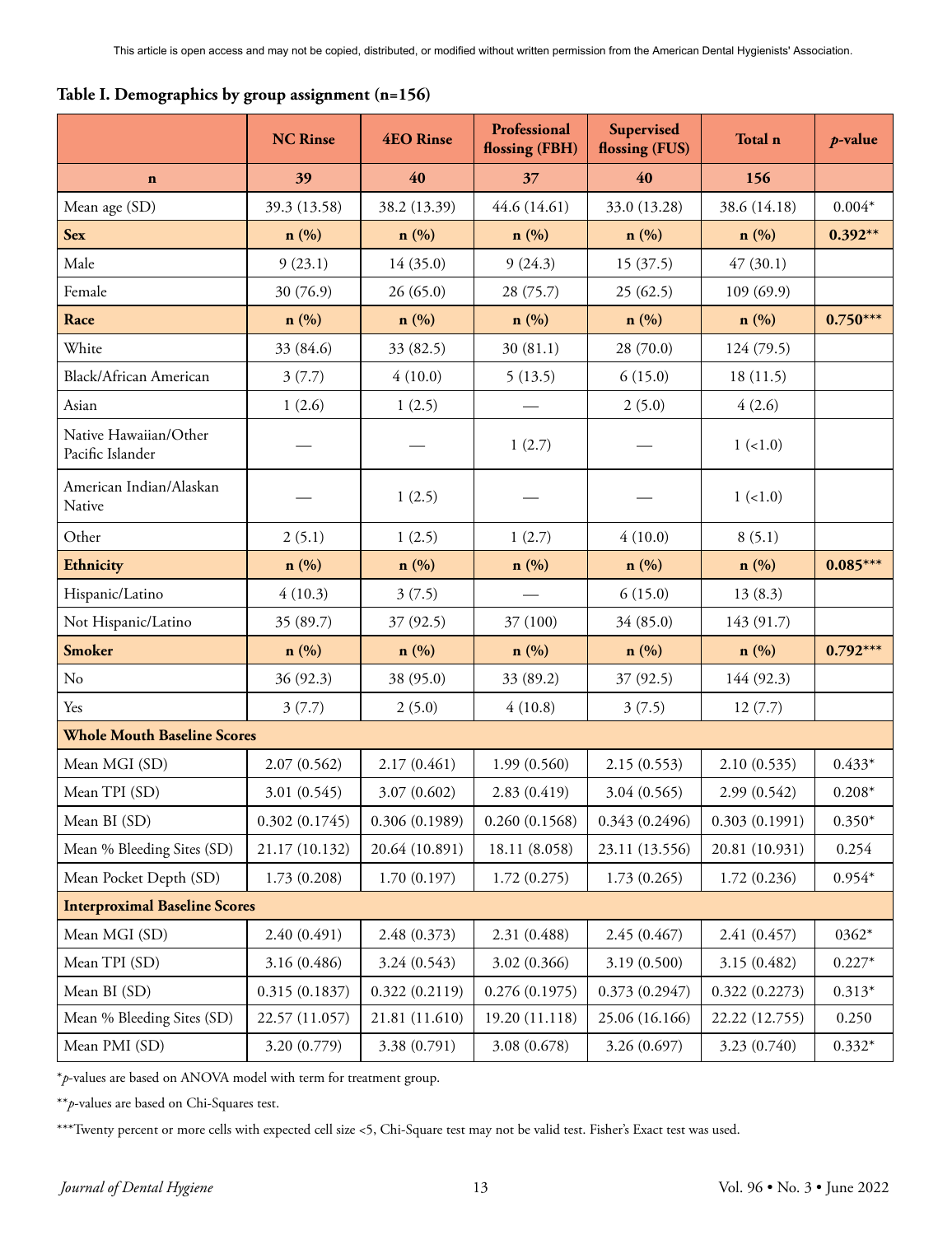# **Table II. Interproximal mean Turesky Plaque Index (TPI) at baseline, weeks 4 and 12**

|                                   | <b>NC</b> mouthrinse                   | 4EO<br>mouthrinse | Professional<br>flossing (FBH) | Supervised<br>flossing (FUS) |
|-----------------------------------|----------------------------------------|-------------------|--------------------------------|------------------------------|
| <b>Baseline</b>                   |                                        |                   |                                |                              |
| $\mathbf{n}$                      | 37                                     | 40                | 36                             | 39                           |
| Mean (SD)                         | 3.13(0.453)                            | 3.24(0.543)       | 3.03 (0.368)                   | 3.19 (0.506)                 |
| Week 4                            |                                        |                   |                                |                              |
| $\mathbf{n}$                      | 37                                     | 40                | 36                             | 39                           |
| LSmean (SE)                       | 3.09(0.058)                            | 2.17(0.056)       | 2.72(0.059)                    | 2.88(0.057)                  |
|                                   | <b>Treatment group versus NC rinse</b> |                   |                                |                              |
| $p$ -value*                       |                                        | < 0.001           | < 0.001                        | 0.011                        |
| Difference (SE)                   |                                        | $-0.91(0.081)$    | $-0.36(0.083)$                 | $-0.21(0.081)$               |
| 95% CI                            |                                        | $[-1.07, -0.75]$  | $[-0.53, -0.20]$               | $[-0.37, -0.05]$             |
| % reduction                       |                                        | 29.5              | 11.7                           | 6.7                          |
| <b>Treatment group versus FUS</b> |                                        |                   |                                |                              |
| Difference (SE)                   |                                        | $-0.70(0.079)$    |                                |                              |
| 95% CI                            |                                        | $[-0.86, -0.55]$  |                                |                              |
| <b>Treatment group versus FBH</b> |                                        |                   |                                |                              |
| Difference (SE)                   |                                        | $-0.55(0.082)$    |                                |                              |
| 95% CI                            |                                        | $[-0.71, -0.39]$  |                                |                              |
| Week 12                           |                                        |                   |                                |                              |
| $\mathbf{n}$                      | 36                                     | 40                | 35                             | 38                           |
| LSmean (SE)                       | 3.04 (0.056)                           | 2.35(0.053)       | 2.89(0.057)                    | 2.97(0.054)                  |
|                                   | <b>Treatment group versus NC rinse</b> |                   |                                |                              |
| $p$ -value*                       |                                        | < 0.001           | 0.060                          | 0.347                        |
| Difference (SE)                   |                                        | $-0.69(0.077)$    | $-0.15(0.080)$                 | $-0.07(0.078)$               |
| 95% CI                            |                                        | $[-0.85, -0.54]$  | $[-0.31, 0.01]$                | $[-0.23, 0.08]$              |
| % reduction                       |                                        | 22.8              | 5.0                            | 2.4                          |
| <b>Treatment group versus FUS</b> |                                        |                   |                                |                              |
| Difference (SE)                   |                                        | $-0.62(0.076)$    |                                |                              |
| 95% CI                            |                                        | $[-0.77, -0.47]$  |                                |                              |
| <b>Treatment group versus FBH</b> |                                        |                   |                                |                              |
| Difference (SE)                   |                                        | $-0.54(0.079)$    |                                |                              |
| 95% CI                            |                                        | $[-0.70, -0.39]$  |                                |                              |

\**p*-values, model-based estimated means (LSmeans), and standard errors were based on a mixed effects model for repeated measures analysis (MMRM), with the fixed effects including treatment, visit, and treatment by visit interaction; baseline as a covariate; and baseline by visit interaction.

group, four in the FBH group and four in the FUS group. The types of TEAEs observed were: coated tongue (two in the NC group, five in the 4EO group, two in the FBH group and one in the FUS group); nausea (one in the NC group, one in the 4EO group and two in the FUS group); plicated tongue (one in the NC group, two in the 4EO group); toothache (one in the FUS group); headache (one each in the FBH and FUS groups) and one respiratory tract infection in the FBH group. Two incidences of coated tongue in the 4EO group were classified by the Investigator as possibly related to trial treatment. All TEAEs were mild to moderate severity and were documented and followed to resolution. No deaths or serious TEAEs were reported. No TEAEs resulted in participant withdrawal from the trial.

# **Discussion**

The purpose of this 12-week supervised clinical trial was to investigate the effects of twice daily rinsing with a mouthrinse containing a fixed combination of four essential oils (4EO) and supervised daily flossing regimens as compared to a negative control 5% hydroalcohol rinse (NC) on the prevention and reduction of plaque, gingivitis, and gingival bleeding. Participants using the 4EO mouthrinse twice daily as part of their daily oral care regimen experienced statistically significant improvements in gingival health at all measurement points and in all assessments: reductions in plaque, gingivitis and gingival bleeding after four and 12 weeks, and probing depth and bleeding on probing after 12 weeks, as compared to the NC rinse. Investigation of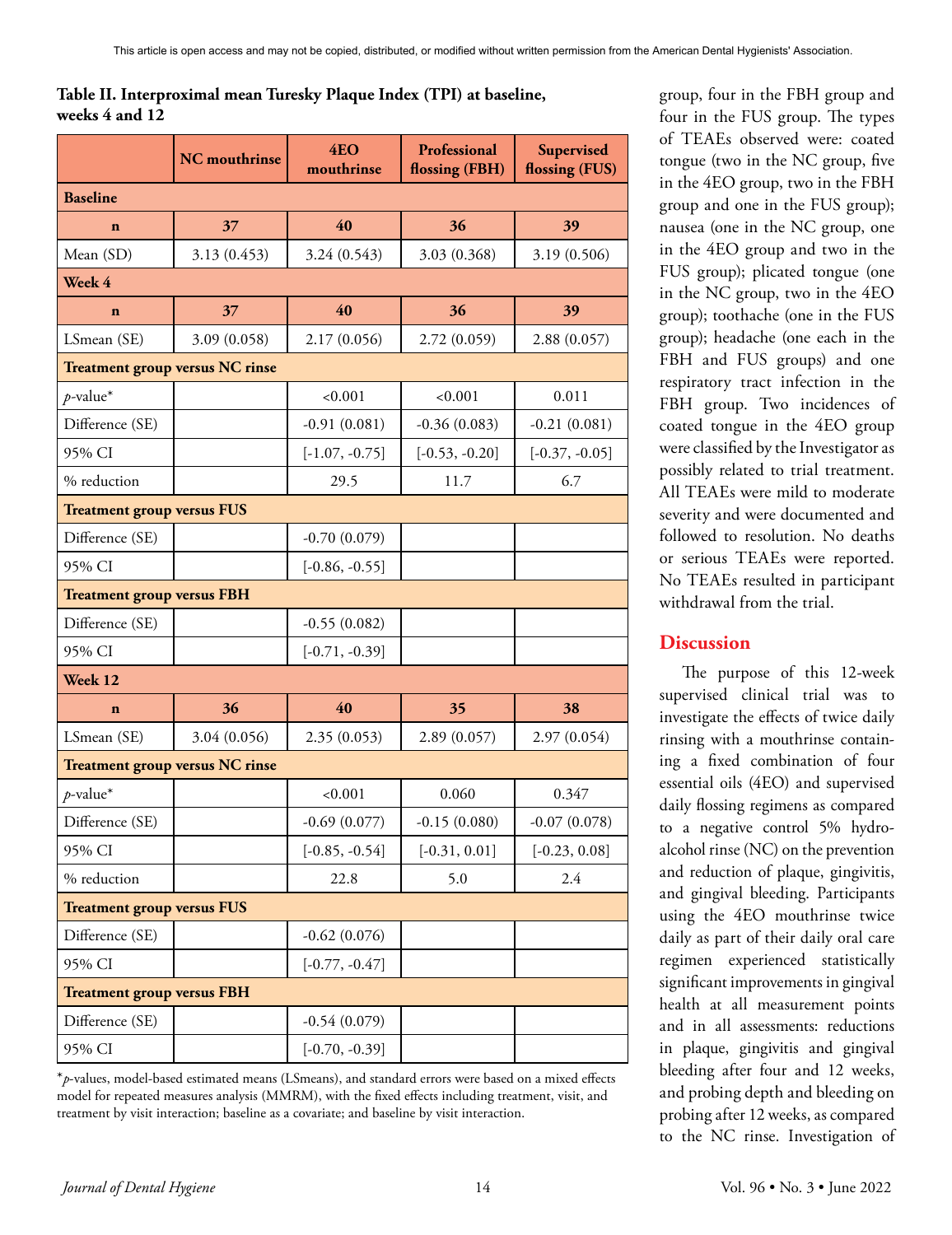# **Table III. Interproximal mean Modified Gingival Index (MGI) at baseline, weeks 4 and 12**

|                                        | <b>NC</b> mouthrinse | 4EO<br>mouthrinse | Professional<br>flossing (FBH) | Supervised<br>flossing (FUS) |
|----------------------------------------|----------------------|-------------------|--------------------------------|------------------------------|
| <b>Baseline</b>                        |                      |                   |                                |                              |
| $\mathbf{n}$                           | 37                   | 40                | 36                             | 39                           |
| Mean (SD)                              | 2.37 (0.484)         | 2.48 (0.373)      | 2.31 (0.492)                   | 2.44 (0.464)                 |
| Week 4                                 |                      |                   |                                |                              |
| $\mathbf{n}$                           | 37                   | 40                | 36                             | 39                           |
| LSmean (SE)                            | 2.26 (0.073)         | 1.12(0.071)       | 1.67(0.075)                    | 1.84(0.072)                  |
| <b>Treatment group versus NC rinse</b> |                      |                   |                                |                              |
| $p$ -value*                            |                      | < 0.001           | < 0.001                        | < 0.001                      |
| Difference (SE)                        |                      | $-1.14(0.102)$    | $-0.59(0.105)$                 | $-0.42(0.103)$               |
| 95% CI                                 |                      | $[-1.34, -0.94]$  | $[-0.79, -0.38]$               | $[-0.62, -0.22]$             |
| % reduction                            |                      | 50.5              | 26.0                           | 18.6                         |
| <b>Treatment group versus FUS</b>      |                      |                   |                                |                              |
| Difference (SE)                        |                      | $-0.72(0.100)$    |                                |                              |
| 95% CI                                 |                      | $[-0.92, -0.52]$  |                                |                              |
| <b>Treatment group versus FBH</b>      |                      |                   |                                |                              |
| Difference (SE)                        |                      | $-0.55(0.103)$    |                                |                              |
| 95% CI                                 |                      | $[-0.76, -0.35]$  |                                |                              |
| Week 12                                |                      |                   |                                |                              |
| $\mathbf{n}$                           | 36                   | 40                | 35                             | 38                           |
| LSmean (SE)                            | 2.34 (0.070)         | 1.26(0.067)       | 1.73(0.071)                    | 1.84(0.068)                  |
| <b>Treatment group versus NC rinse</b> |                      |                   |                                |                              |
| $p$ -value                             |                      | < 0.001           | < 0.001                        | < 0.001                      |
| Difference (SE)                        |                      | $-1.09(0.097)$    | $-0.62(0.100)$                 | $-0.51(0.098)$               |
| 95% CI                                 |                      | $[-1.28, -0.90]$  | $[-0.82, -0.42]$               | $[-0.70, -0.312]$            |
| % reduction                            |                      | 46.4              | 26.4                           | 21.6                         |
| <b>Treatment group versus FUS</b>      |                      |                   |                                |                              |
| Difference (SE)                        |                      | $-0.58(0.095)$    |                                |                              |
| 95% CI                                 |                      | $[-0.77, -0.39]$  |                                |                              |
| <b>Treatment group versus FBH</b>      |                      |                   |                                |                              |
| Difference (SE)                        |                      | $-0.47(0.098)$    |                                |                              |
| 95% CI                                 |                      | $[-0.66, -0.28]$  |                                |                              |

\**p*-values, model-based estimated means (LSmeans), and standard errors were based on a mixed effects model for repeated measures analysis (MMRM), with the fixed effects including treatment, visit, and treatment by visit interaction; baseline as a covariate; and baseline by visit interaction.

plaque accumulation and gingival inflammation employed multiple measures, focusing on interproximal sites as well as the whole mouth using plaque (TPI), gingivitis (MGI) and gingival bleeding indices (EBI). The TPI is a more universally utilized plaque index in clinical trials than the PMI but PMI produced a similar pattern in plaque reduction in comparison to TPI, helping to confirm robustness of the NC rinse findings. In this study, statistically significant reductions for the 4EO group versus each of the floss groups was observed at 4 and 12 weeks for MGI and TPI.

Comparing the mode of action of chemotherapeutic effects of 4EO on plaque and the mechanical disruption of plaque by floss may provide insight to these results. The essential oils of menthol, thymol, eucalyptol, and methyl salicylate have been shown to rapidly disrupt the bacterial cell wall through protein denaturation, bacterial enzyme activity alteration, bacterial endotoxin extraction, and increased bacterial regeneration time, resulting in a sustained reduction in bacteria regrowth over time.<sup>27</sup> Dental floss which is indicated for removal of plaque and food particles between teeth to reduce tooth decay, is able to remove interproximal plaque to some level.2,12 In a classical clinical study on plaque biofilm growth and development, it was found that as early as 12 hours after rendering all tooth surfaces plaquefree, a consistent pattern of plaque development was evident, starting with the interproximal areas of the premolars and molars.28 Based on these findings, Lang et al. theorized that the qualitative and quantitative bacterial composition in the saliva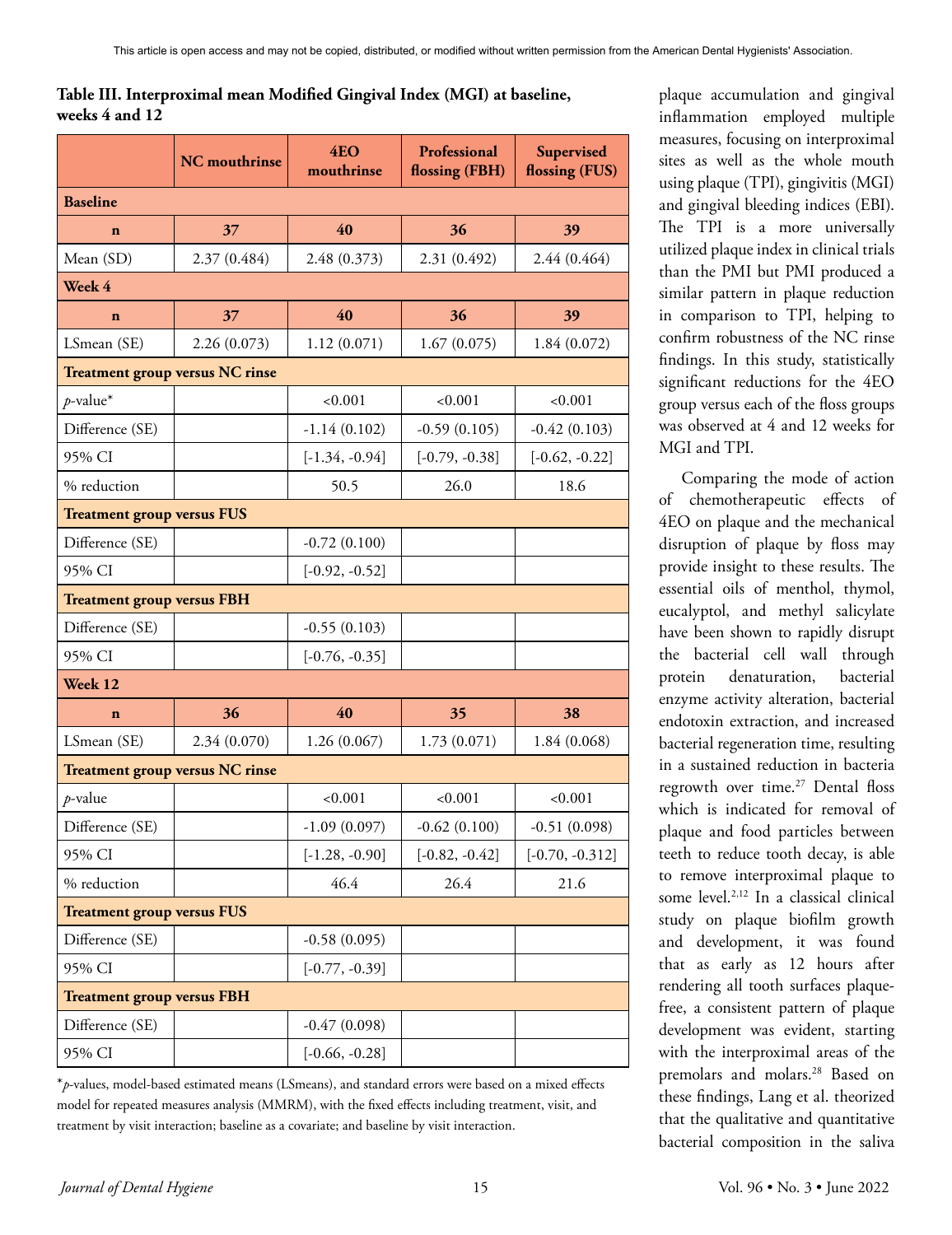|                                        | <b>NC</b> mouthrinse | 4EO<br>mouthrinse  | Professional<br>flossing (FBH) | Supervised<br>flossing (FUS) |
|----------------------------------------|----------------------|--------------------|--------------------------------|------------------------------|
| <b>Baseline</b>                        |                      |                    |                                |                              |
| $\mathbf{n}$                           | 37                   | 40                 | 36                             | 39                           |
| Mean (SD)                              | 0.302(0.1757)        | 0.322(0.2119)      | 0.280(0.1990)                  | 0.373(0.2986)                |
| Week 4                                 |                      |                    |                                |                              |
| $\mathbf{n}$                           | 37                   | 40                 | 36                             | 39                           |
| LSmean (SE)                            | 0.316(0.0204)        | 0.129(0.0196)      | 0.102(0.0207)                  | 0.117(0.0200)                |
| <b>Treatment group versus NC rinse</b> |                      |                    |                                |                              |
| $p$ -value*                            |                      | < 0.001            | < 0.001                        | < 0.001                      |
| Difference (SE)                        |                      | $-0.186(0.0283)$   | $-0.214(0.0290)$               | $-0.198(0.0286)$             |
| 95% CI                                 |                      | $[-0.242, -0.130]$ | $[-0.271, -0.157]$             | $[-0.255, -0.141]$           |
| % reduction                            |                      | 59.0               | 67.8                           | 62.8                         |
| <b>Treatment group versus FUS</b>      |                      |                    |                                |                              |
| Difference (SE)                        |                      | 0.012(0.0280)      |                                |                              |
| 95% CI                                 |                      | $[-0.044, 0.067]$  |                                |                              |
| <b>Treatment group versus FBH</b>      |                      |                    |                                |                              |
| Difference (SE)                        |                      | 0.028(0.0285)      |                                |                              |
| 95% CI                                 |                      | $[-0.029, 0.084]$  |                                |                              |
| Week 12                                |                      |                    |                                |                              |
| $\mathbf{n}$                           | 36                   | 40                 | 35                             | 38                           |
| LSmean (SE)                            | 0.452(0.0234)        | 0.107(0.0223)      | 0.065(0.0238)                  | 0.099(0.0229)                |
| <b>Treatment group versus NC rinse</b> |                      |                    |                                |                              |
| $p$ -value*                            |                      | < 0.001            | < 0.001                        | < 0.001                      |
| Difference (SE)                        |                      | $-0.346(0.0323)$   | $-0.387(0.0333)$               | $-0.353(0.0328)$             |
| 95% CI                                 |                      | $[-0.409, -0.282]$ | $[-0.453, -0.321]$             | $[-0.418, -0.288]$           |
| % reduction                            |                      | 76.4               | 85.6                           | 78.0                         |
| <b>Treatment group versus FUS</b>      |                      |                    |                                |                              |
| Difference (SE)                        |                      | 0.007(0.0319)      |                                |                              |
| 95% CI                                 |                      | $[-0.056, 0.070]$  |                                |                              |
| <b>Treatment group versus FBH</b>      |                      |                    |                                |                              |
| Difference (SE)                        |                      | 0.042(0.0326)      |                                |                              |
| 95% CI                                 |                      | $[-0.023, 0.106]$  |                                |                              |

**Table IV. Interproximal mean Bleeding Index (BI) at baseline, weeks 4 and 12** 

\**p*-values, model-based estimated means (LSmeans), and standard errors were based on a mixed effects model for repeated measures analysis (MMRM), with the fixed effects including treatment, visit, and treatment by visit interaction; baseline as a covariate; and baseline by visit interaction.

may have changed, subsequently influencing the rate of plaque accumulation.28

As discussed previously, the trial design included supervision of the daily use of dental floss as an adjunct to toothbrushing twice a day. Taking the flossing regimen further, it was either performed by a dental hygienist or by the participant who was monitored for proper use to investigate the role that effective flossing plays in reducing plaque and gingivitis. Both flossing intervention groups had statistically significant reductions in interproximal and whole mouth mean plaque scores as compared to the NC rinse group after four weeks, but not at 12 weeks. Participants in both flossing groups were found to have statistically significant improvements in their gingival health at all measurement points and in all assessments as compared to the NC rinse group in gingivitis and gingival bleeding at both four and 12 weeks.

Given the results with 4EO mouthrinse compared to the two flossing groups, the change in plaque composition from mechanical removal might not be as effective from a clinical perspective as from chemotherapeutic intervention. This may help explain some of the findings of this paper and warrants further investigation, including at the microbiome level, of a brush/ floss/rinse routine in comparison to brushing alone, brush/floss, and brush/rinse routines.

There were improvements in probing depth and BOP after 12 weeks in the flossing groups. Two previous six-month unsupervised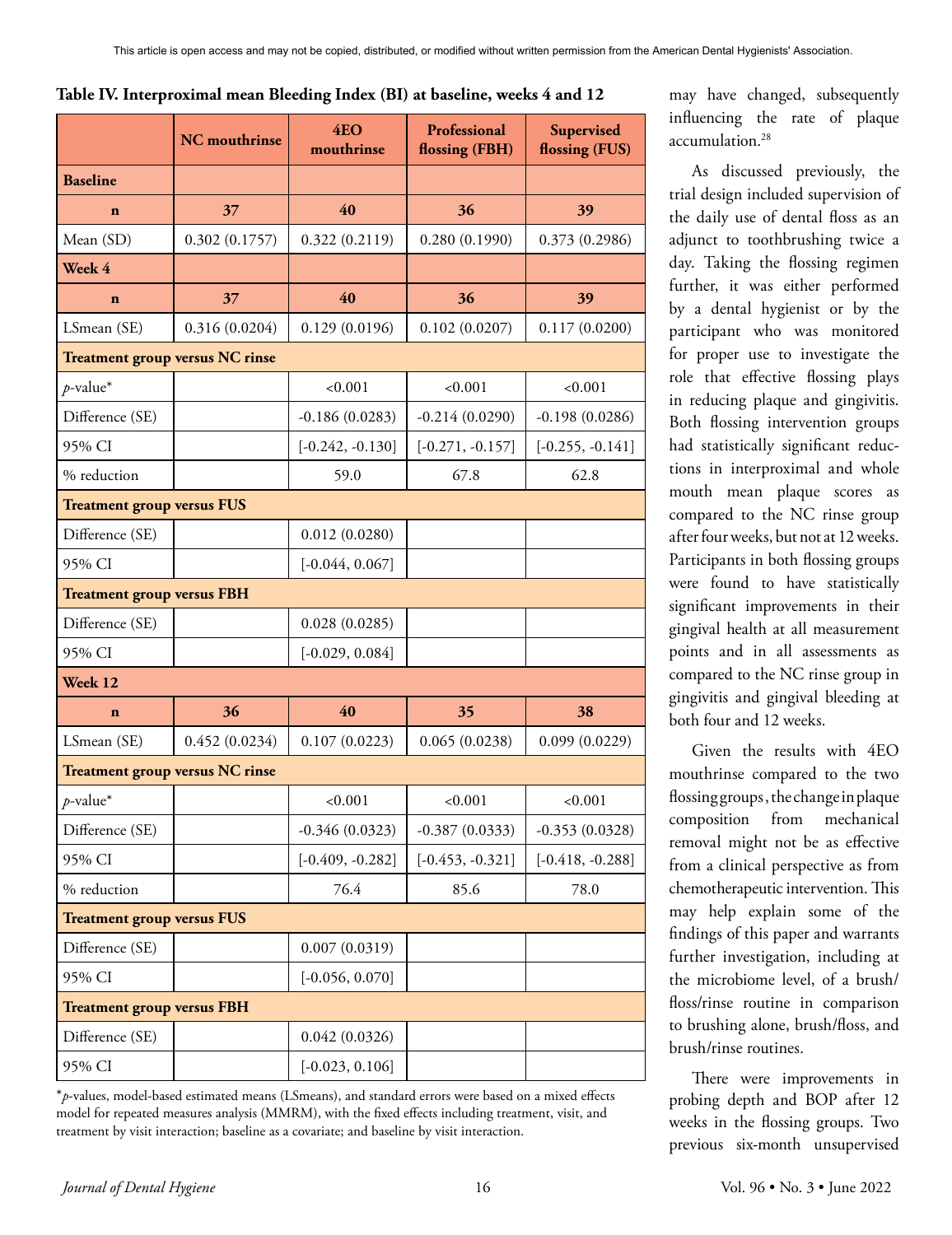|  |  | Table V. Interproximal percent gingival bleeding sites at baseline, weeks 4 and 12 |  |
|--|--|------------------------------------------------------------------------------------|--|
|--|--|------------------------------------------------------------------------------------|--|

|                                        | <b>NC</b> mouthrinse | 4E <sub>O</sub><br>mouthrinse | Professional<br>flossing (FBH) | Supervised<br>flossing (FUS) |
|----------------------------------------|----------------------|-------------------------------|--------------------------------|------------------------------|
| <b>Baseline</b>                        |                      |                               |                                |                              |
| $\mathbf n$                            | 37                   | 40                            | 36                             | 39                           |
| Mean (SD)                              | 21.83 (10.547)       | 21.81 (11.610)                | 19.39 (11.217)                 | 24.96 (16.363)               |
| Week 4                                 |                      |                               |                                |                              |
| $\mathbf{n}$                           | 37                   | 40                            | 36                             | 39                           |
| LSmean (SE)                            | 23.60 (1.374)        | 9.82(1.321)                   | 7.35 (1.400)                   | 8.54 (1.348)                 |
| <b>Treatment group versus NC rinse</b> |                      |                               |                                |                              |
| $p$ -value*                            |                      | ${<}0.001$                    | ${<}0.001$                     | < 0.001                      |
| Difference (SE)                        |                      | $-13.78(1.906)$               | $-16.25(1.961)$                | $-15.06(1.925)$              |
| 95% CI                                 |                      | $[-17.55, -10.02]$            | $[-20.12, -12.37]$             | $[-18.86, -11.25]$           |
| % reduction                            |                      | 58.4                          | 68.9                           | 63.8                         |
| <b>Treatment group versus FUS</b>      |                      |                               |                                |                              |
| Difference (SE)                        |                      | 1.27(1.888)                   |                                |                              |
| 95% CI                                 |                      | $[-2.46, 5.01]$               |                                |                              |
| <b>Treatment group versus FBH</b>      |                      |                               |                                |                              |
| Difference (SE)                        |                      | 2.47 (1.924)                  |                                |                              |
| 95% CI                                 |                      | $[-1.34, 6.27]$               |                                |                              |
| Week 12                                |                      |                               |                                |                              |
| $\mathbf n$                            | 36                   | 32                            | 26                             | 28                           |
| LSmean (SE)                            | 35.19 (1.478)        | 7.57 (1.406)                  | 4.92 (1.506)                   | 7.63(1.445)                  |
| <b>Treatment group versus NC rinse</b> |                      |                               |                                |                              |
| $p$ -value*                            |                      | < 0.001                       | < 0.001                        | < 0.001                      |
| Difference (SE)                        |                      | $-27.62(2.040)$               | $-30.26(2.110)$                | $-27.55(2.068)$              |
| 95% CI                                 |                      | $[-31.65, -23.59]$            | $[-34.44, -26.09]$             | $[-31.64, -23.47]$           |
| % reduction                            |                      | 78.5                          | 86.0                           | 78.3                         |
| <b>Treatment group versus FUS</b>      |                      |                               |                                |                              |
| Difference (SE)                        |                      | $-0.070(2.017)$               |                                |                              |
| 95% CI                                 |                      | $[-4.06, 3.92]$               |                                |                              |
| <b>Treatment group versus FBH</b>      |                      |                               |                                |                              |
| Difference (SE)                        |                      | 2.64(2.060)                   |                                |                              |
| 95% CI                                 |                      | $[-1.43, 6.71]$               |                                |                              |

\**p*-values, model-based estimated means (LSmeans), and standard errors were based on a mixed effects model for repeated measures analysis (MMRM), with the fixed effects including treatment, visit, and treatment by visit interaction; baseline as a covariate; and baseline by visit interaction.

studies also found that the flossing groups had smaller observed reductions in interproximal plaque and gingivitis compared to the mouthrinse groups.<sup>13,14</sup> Similarly, a Cochrane review reported a very low certainty of evidence for the ability of flossing, when added to toothbrushing, to reduce gingivitis over a one to six-month time frame.12 In the current trial, neither flossing group demonstrated a reduction in interproximal plaque compared to NC after 12 weeks indicating that flossing fails to prevent plaque build-up throughout the day.

An interesting finding was the BOP measurements in the FBH group which indicated that flossing by a dental hygienist resulted in a significantly greater mean reduction in interproximal BOP compared to the 4EO mouthrinse group. Additionally, the supervised flossing group also had directionally lower, but not statistically significant, mean interproximal BOP measurements as compared to the 4EO group. A potential explanation for this could be the deeper subgingival access and more thorough mechanical subgingival plaque disruption that effective flossing may provide as compared to the use of a 4EO mouthrinse. This study attempts to demonstrate the importance of technique in performing dental flossing for optimal results.

Oral health care providers are challenged with making patient care recommendations based on the unique needs of each individual. Results from this trial provide datadriven evidence to assist oral health care providers in recommending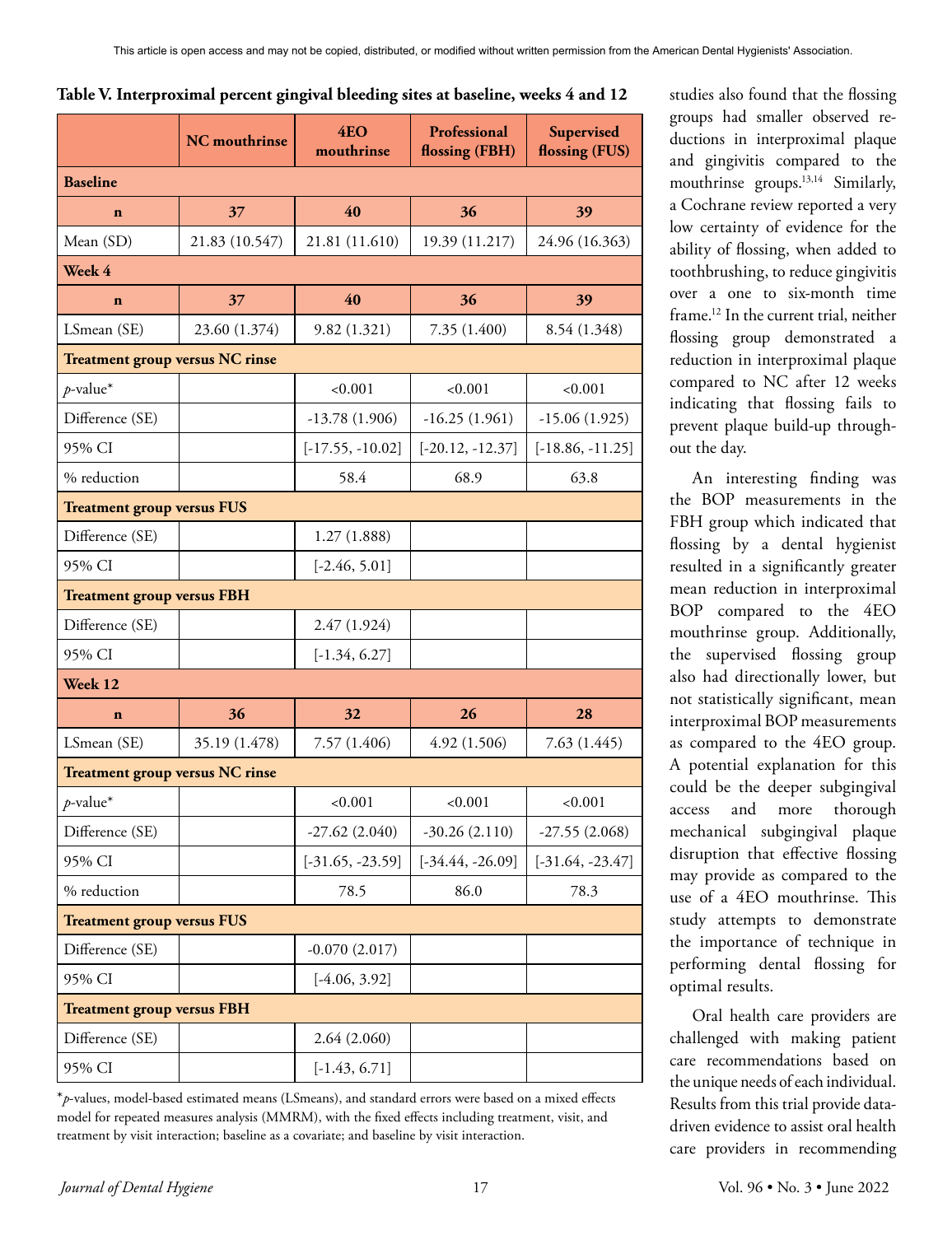| ı                    |  |
|----------------------|--|
| ı                    |  |
| ا<br>ا<br>ı          |  |
| I<br>$-$ ule-mo $11$ |  |
| Table VI. Wh         |  |
|                      |  |

|                                 | NC mouthrinse                                   | mouthrinse<br>4EO       | flossing (FBH)<br>Professional | flossing (FUS)<br>Supervised |                                   | NC mouthrinse                                     | mouthrinse<br>4EO  | flossing (FBH)<br>Professional | flossing (FUS)<br>Supervised |
|---------------------------------|-------------------------------------------------|-------------------------|--------------------------------|------------------------------|-----------------------------------|---------------------------------------------------|--------------------|--------------------------------|------------------------------|
|                                 | Whole Mouth Mean Probing Depth                  | <b>Baseline</b>         |                                |                              |                                   | Interproximal Mean Probing Depth                  | Baseline           |                                |                              |
|                                 | 37                                              | $\mathbf{e}$            | $\frac{36}{5}$                 | $\overline{39}$              |                                   |                                                   | $\mathbf{e}$       | $\frac{36}{5}$                 | $\overline{39}$              |
| Mean (SD)                       | 1.73 (0.202)                                    | 1.70(0.197)             | 1.73 (0.276)                   | 1.72 (0.268)                 | Mean (SD)                         | (0.238)<br>1.97                                   | 1.93 (0.231)       | 1.95 (0.320)                   | 1.95 (0.304)                 |
| Week 12                         |                                                 |                         |                                |                              | Week <sub>12</sub>                |                                                   |                    |                                |                              |
| d                               | 36                                              | 40                      | 35                             | 38                           |                                   | $\frac{36}{5}$                                    | $\mathbf{Q}$       | 35                             | 38                           |
| LSmean (SE)                     | 1.72 (0.012)                                    | 1.57 (0.012)            | 1.56 (0.012)                   | 1.62(0.012)                  | LSmean (SE)                       | 1.97 (0.014)                                      | 1.78(0.014)        | 1.76 (0.015)                   | 1.83(0.014)                  |
| Treatment group versus NC rinse |                                                 |                         |                                |                              | Treatment group versus NC rinse   |                                                   |                    |                                |                              |
| $p$ value*                      |                                                 | 0.001                   | 0.001                          | 0.001                        | $p$ -value*                       |                                                   | 0.001              | 0.001                          | 0.001                        |
| Difference (SE)                 |                                                 | $-0.15(0.017)$          | $-0.17(0.017)$                 | $-0.11(0.017)$               | Difference (SE)                   |                                                   | $-0.18(0.020)$     | $-0.21(0.021)$                 | $-0.13(0.020)$               |
| 95% CI                          |                                                 | $[-0.19, -0.12]$        | $[-0.20, -0.13]$               | $[-0.14, 0.07]$              | 95% CI                            |                                                   | $[-0.22, -0.14]$   | $[-0.25, -0.17]$               | $[-0.17, -0.09]$             |
| % reduction                     |                                                 | 8.9                     | 9.6                            | $\overline{61}$              | % reduction                       |                                                   | 9.35               | 10.6                           | 6.7                          |
| Treatment group versus FUS      |                                                 |                         |                                |                              | Treatment group versus FUS        |                                                   |                    |                                |                              |
| Difference (SE)                 |                                                 | $-0.05(0.017)$          |                                |                              | Difference (SE)                   |                                                   | $-0.05(0.020)$     |                                |                              |
| 95% CI                          |                                                 | $[-0.08, -0.02]$        |                                |                              | 95% CI                            |                                                   | $[-0.09, -0.01]$   |                                |                              |
| Treatment group versus FBH      |                                                 |                         |                                |                              | Treatment group versus FBH        |                                                   |                    |                                |                              |
| Difference (SE)                 |                                                 | 0.01(0.02)              |                                |                              | Difference (SE)                   |                                                   | 0.02(0.020)        |                                |                              |
| 95% CI                          |                                                 | $[-0.02, 0.05]$         |                                |                              | 95% CI                            |                                                   | $[-0.01, 0.06]$    |                                |                              |
|                                 | Whole Mouth Mean Bleeding on Probing - Baseline |                         |                                |                              |                                   | Interproximal Mean Bleeding on Probing - Baseline |                    |                                |                              |
| E                               | $\overline{\mathcal{E}}$                        | $\overline{\mathbf{6}}$ | 36                             | 39                           |                                   | $\overline{\mathcal{E}}$                          | 40                 | $\frac{36}{5}$                 | $\frac{39}{2}$               |
| Mean (SD)                       | 0.314(0.1475)                                   | 0.324(0.1712)           | 1391)<br>0.303(0.              | 0.347(0.1827)                | Mean (SD)                         | 0.352 (0.1778)                                    | 0.361(0.1931)      | 0.346(0.1564)                  | 0.386(0.1983)                |
| Week 12                         |                                                 |                         |                                |                              | Week 12                           |                                                   |                    |                                |                              |
|                                 | 36                                              | 40                      | 35                             | 38                           |                                   | $\frac{36}{5}$                                    | 40                 | 35                             | 38                           |
| LSmean (SE)                     | 0.349 (0.0168)                                  | 0.224(0.0159)           | 0.182(0.0170)                  | 0.218(0.0163)                | LSmean (SE)                       | 0.389 (0.0196)                                    | 0.261(0.0186)      | 0.182(0.0199)                  | 0.228(0.0191)                |
| Treatment group versus NC rinse |                                                 |                         |                                |                              | Treatment group versus NC rinse   |                                                   |                    |                                |                              |
| p-value*                        |                                                 | 0.001                   | 0.001                          | 0.001                        | $p$ -value*                       |                                                   | 0.001              | 0.001                          | 0.001                        |
| Difference (SE)                 |                                                 | $-0.125(0.0231)$        | $-0.168(0.0239)$               | $-0.131(0.0234)$             | Difference (SE)                   |                                                   | $-0.128(0.0270)$   | $-0.207(0.0279)$               | $-0.161(0.0273)$             |
| 95% CI                          |                                                 | $[-0.171, -0.079]$      | $[-0.215, -0.120]$             | $[-0.177, -0.085]$           | 95% CI                            |                                                   | $[-0.181, -0.074]$ | $[-0.262, -0.152]$             | $[-0.215, -0.107]$           |
| % reduction                     |                                                 | 35.8                    | 48.0                           | 37.5                         | % reduction                       |                                                   | 32.9               | 53.2                           | 41.5                         |
| Treatment group versus FUS      |                                                 |                         |                                |                              | Treatment group versus. FUS       |                                                   |                    |                                |                              |
| Difference (SE)                 |                                                 | 0.006 (0.0228)          |                                |                              | Difference (SE)                   |                                                   | 0.033 (0.0266)     |                                |                              |
| 95% CI                          |                                                 | $[-0.039, 0.051]$       |                                |                              | 95% CI                            |                                                   | $[-0.019, 0.086]$  |                                |                              |
| Treatment group versus FBH      |                                                 |                         |                                |                              | <b>Treatment group versus FBH</b> |                                                   |                    |                                |                              |
| Difference (SE)                 |                                                 | 0.043(0.0233)           |                                |                              | Difference (SE)                   |                                                   | 0.079 (0.0272)     |                                |                              |
| 95% CI                          |                                                 | $[-0.003, 0.089]$       |                                |                              | 95% CI                            |                                                   | [0.025, 0.133]     |                                |                              |

This article is open access and may not be copied, distributed, or modified without written permission from the American Dental Hygienists' Association.

\**p*-values, model-based estimated means (LSmeans), and standard errors were based on analysis of covariate with term for treatment and baseline as a covariate.

 $*_{P}$  values, model-based estimated means (LSmeans), and standard errors were based on analysis of covariate with term for treatment and baseline as a covariate.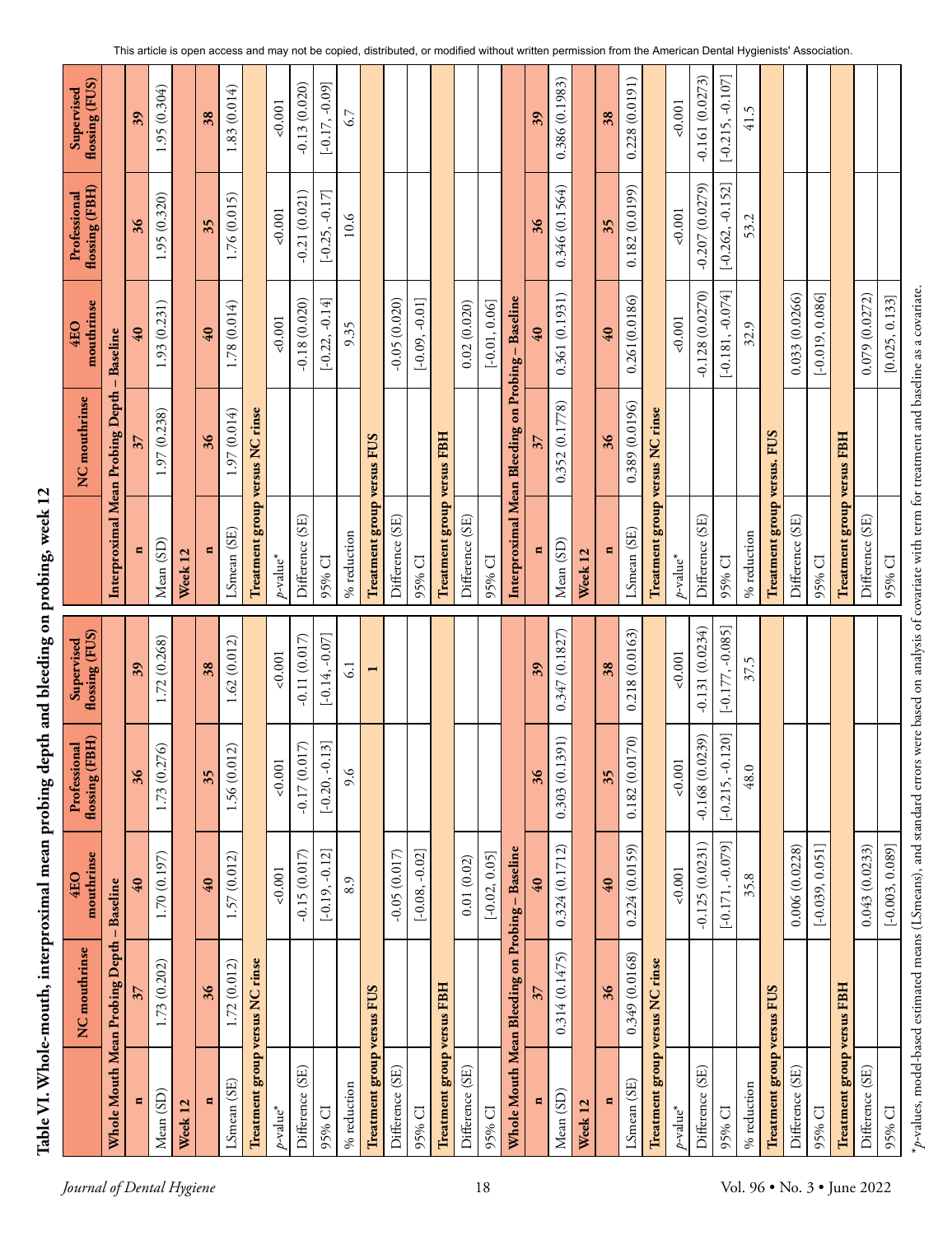effective plaque and gingivitis control methods as part of their patients' customized oral care regimens. Adding an easy-touse intervention such as a 4EO mouthrinse to a patient's oral care routine provides an effective option to manage gingivitis and supragingival plaque accumulation.

#### *Limitations*

The sample population was limited to people who volunteered to be part of a clinical trial at a research center in the Midwest and may not be representative of the general population. The inclusion criteria specifically recruited people with evidence of gingivitis and without evidence of severe periodontitis and the results may not be generalizable to a population with more optimal oral health or with greater disease. This trial did not address the possible differences in efficacy of a three-step routine of brushing, flossing, and rinsing as compared to a two-step routine of brushing and rinsing under supervision nor did it evaluate the toothbrushing technique. The trial only investigated flossing once a day rather than multiple occasions daily. Furthermore, floss was the only interdental cleaning device that was investigated in this trial. Future research should include various combinations of mechanical and chemotherapeutic agents.

## **Conclusions**

Twice daily use of a mouthrinse containing four essential oils, menthol, thymol, eucalyptol and methyl salicylate, combined with twice daily toothbrushing statistically significantly reduced plaque, gingivitis and gingival bleeding at 4 and 12 weeks as compared to a 5% hydroalcohol negative control rinse. Both the professional flossing (FBH) and the supervised self-flossing (FUS) groups demonstrated improved gingival health measures as compared to the negative control rinse group. Statistically significant plaque reduction in the flossing groups was attained at week 4 but not at week 12.

#### **Disclosures**

Johnson & Johnson Consumer Inc., (JJCI; Skillman, NJ, USA) sponsored this clinical trial and was responsible for the trial design and the collection, analysis, and interpretation of the data. Mary Lynn Bosma, James McGuire, Anusha Sunkara, and Pamela Sullivan are employees of JJCI. Jeffery Milleman and Kimberly Milleman are principals at Salus Research, Inc, Fort Wayne, IN, USA and received grants from JJCI and conducted the trial on behalf of JJCI. Abbie Yoder is an employee of Salus Research, Inc.

# **Acknowledgments**

Medical writing support for the preparation of this manuscript was provided by Carol Feinberg of Carol Feinberg Consulting LLC and was funded by JJCI. The authors would like to acknowledge Michael Lynch, DMD, PhD and Victoria Aleles of JJCI, for critically reviewing the manuscript and Kathleen E Boyle of 4 Learning Group, LLC for managing final reviews and submission-related activities.

*Mary Lynn Bosma, RDH, DDS*, is the Director of Claims Strategy; *James A. McGuire, MS*, is the Director of Global Biostatistics; *Anusha Sunkara, MS*, is the Principal Biostatistician, Global Biostatistics; *Pamela Sullivan, BSDH*, is the Manager of Clinical Research; all at Johnson & Johnson Consumer Inc., Skillman, NJ, USA.

*Abbie Yoder, BS*, is a Study Coordinator, *Jeffery Milleman, DDS, MPA*, is the Director of Clinical Operations and Principal Investigator; *Kimberly Milleman, RDH, MS, PhD,* is a Director and Compliance Specialist; all at Salus Research, Inc., Fort Wayne, IN, USA.

**Corresponding author:** Mary Lynn Bosma, RDH, DDS; mbosma@its.jnj.com

## **References**

- 1. Valm AM. The structure of dental plaque microbial communities in the transition from health to dental caries and periodontal disease. J Mol Biol. 2019 Jul 26;431(16):2957-69.
- 2. Food and Drug Administration. Code of Federal Regulations Title 21: Dental floss [Internet]. Washington DC: Department of Health and Human Services; 2022 [cited 2022 Mar 1]. Available from: https:// www.accessdata.fda.gov/scripts/cdrh/cfdocs/cfCFR/ CFRsearch.cfm?FR=872.6390
- 3. Marsh PD. Contemporary perspective on plaque control. Brit Dent J. 2012 Jun;212(12):601-6.
- 4. Araujo MWB, Charles CA, Weinstein RB, et al. Metaanalysis of the effect of an essential oil-containing mouthrinse on gingivitis and plaque. J Am Dent Assoc. 2015 Aug;146(8):610-22.
- 5. Tilliss T, Carey CM. As an adjunct to mechanical oral hygiene, essential oil-containing mouthwash, compared to floss, cetylpryidinium chloride, or placebo may be more effective in reduction of plaque and gingivitis. J Evid Base Dent Pract. 2017 Sept;17(3):256-8.